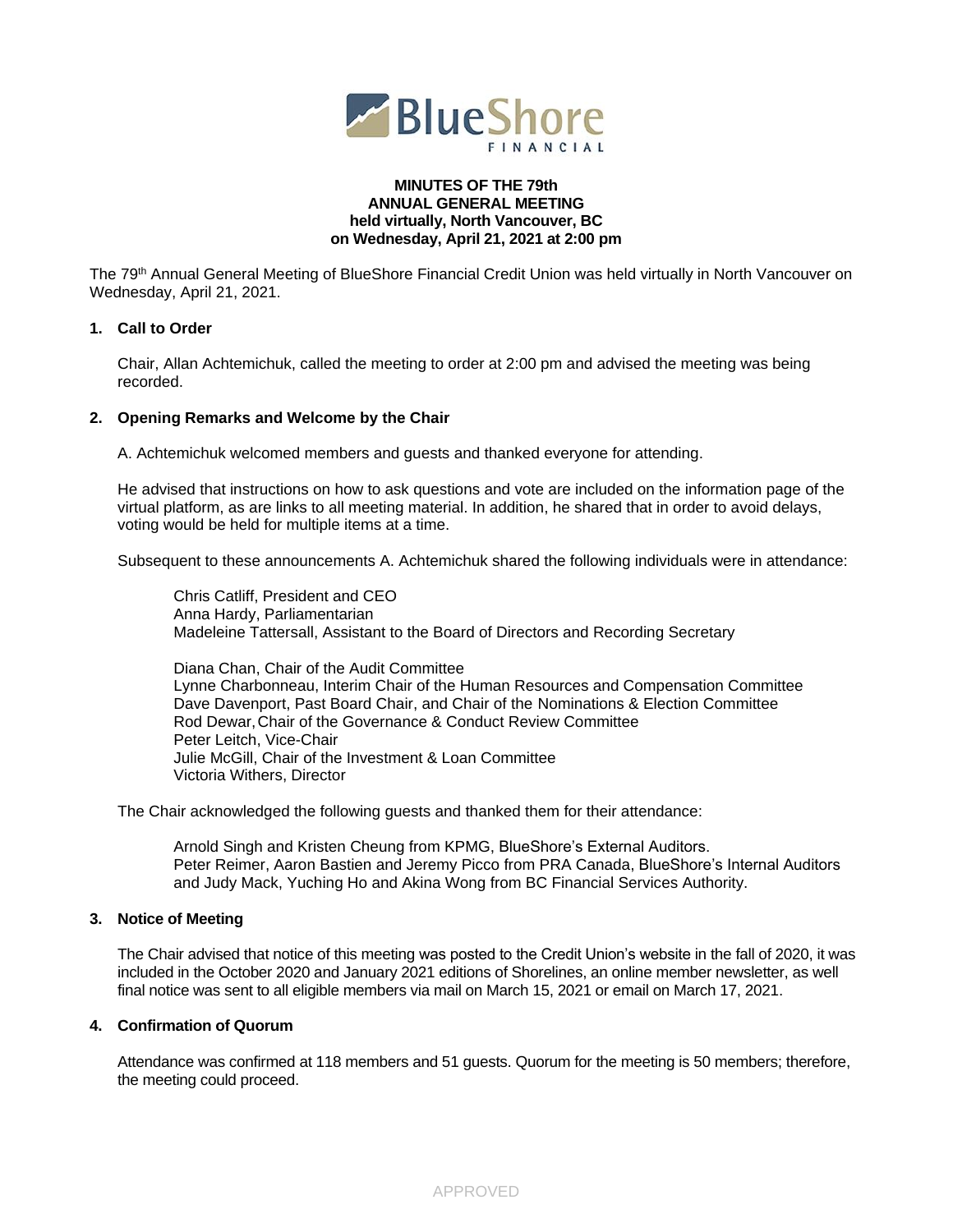## **5. Adoption of Agenda**

The Chair noted the meeting Agenda was posted to the BlueShore Financial website, and a link to it provided on the information page.

### **6. Adoption of the Rules of Order**

The Chair drew the attendees' attention to the Rules of Order, which could be viewed via a link included on the information page.

### **7. Adoption of Minutes of the 78th Annual General Meeting of July 30, 2020 in North Vancouver**

A. Achtemichuk, Board Chair, advised the minutes of the 78<sup>th</sup> Annual General Meeting are posted to the Credit Union's website and a link to them is included on the information page.

The Board Chair asked members to now vote on the last three items using the virtual platform. The following Motions were put forward, and all approved.

It was MOVED and SECONDED to adopt the Agenda for the meeting as presented. CARRIED

It was MOVED and SECONDED to adopt the Standing Rules of Order for the meeting as presented. CARRIED

It was MOVED and SECONDED to adopt the minutes of the 78<sup>th</sup> Annual General Meeting of BlueShore Financial held on July 30, 2020, as posted. CARRIED

## **8. Report of the Chair and Board of Directors**

A. Achtemichuk, Board Chair, advised that the Board of Directors is committed to the highest level of oversight, independence and accountability to BlueShore's members and stakeholders. The talented Board of Directors have diverse backgrounds in business and provide direction for the Credit Union's long-range plans and monitor progress towards achieving its' vision. He went on to present the 2020 activities report of the Chair and Board of Directors.

BlueShore met the unique challenges of 2020 with agility, resilience, and compassion. As the effects of the pandemic were managed, the priority remained the health and well-being of employees, clients, the organization and communities. A. Achtemichuk reported that BlueShore grew steadily in 2020, despite constraints caused by COVID-19.

A. Achtemichuk advised that the organization focused on:

- continuing its effective crisis response
- evolving the member experience to respond to these exceptional times
- ensuring employees felt informed and supported
- deepening its digital offerings

He thanked the members for adapting with BlueShore through 2020, and thanked the leadership team, for leading through the past year with skill and determination.

A. Achtemichuk went on to describe some of the credit relief solutions which were put in place to assist clients, as well as new in branch processes and safety protocols which had been implemented. He remarked on members increased use of digital tools.

He stated how critical it was to provide staff with the tools, resources and support they needed, and detailed some of the way's the organization did that.

Organizations who empower BlueShore's communities were supported through wellness programs and initiatives, with over 65 deserving organizations that advocate for physical and mental wellness, arts and culture, education and COVID relief included. He provided an update on BlueShore's COVID-19 Response Fund, the Double Your Impact and Pay It Forward Programs, and then shared a video detailing the latter.

#### APPROVED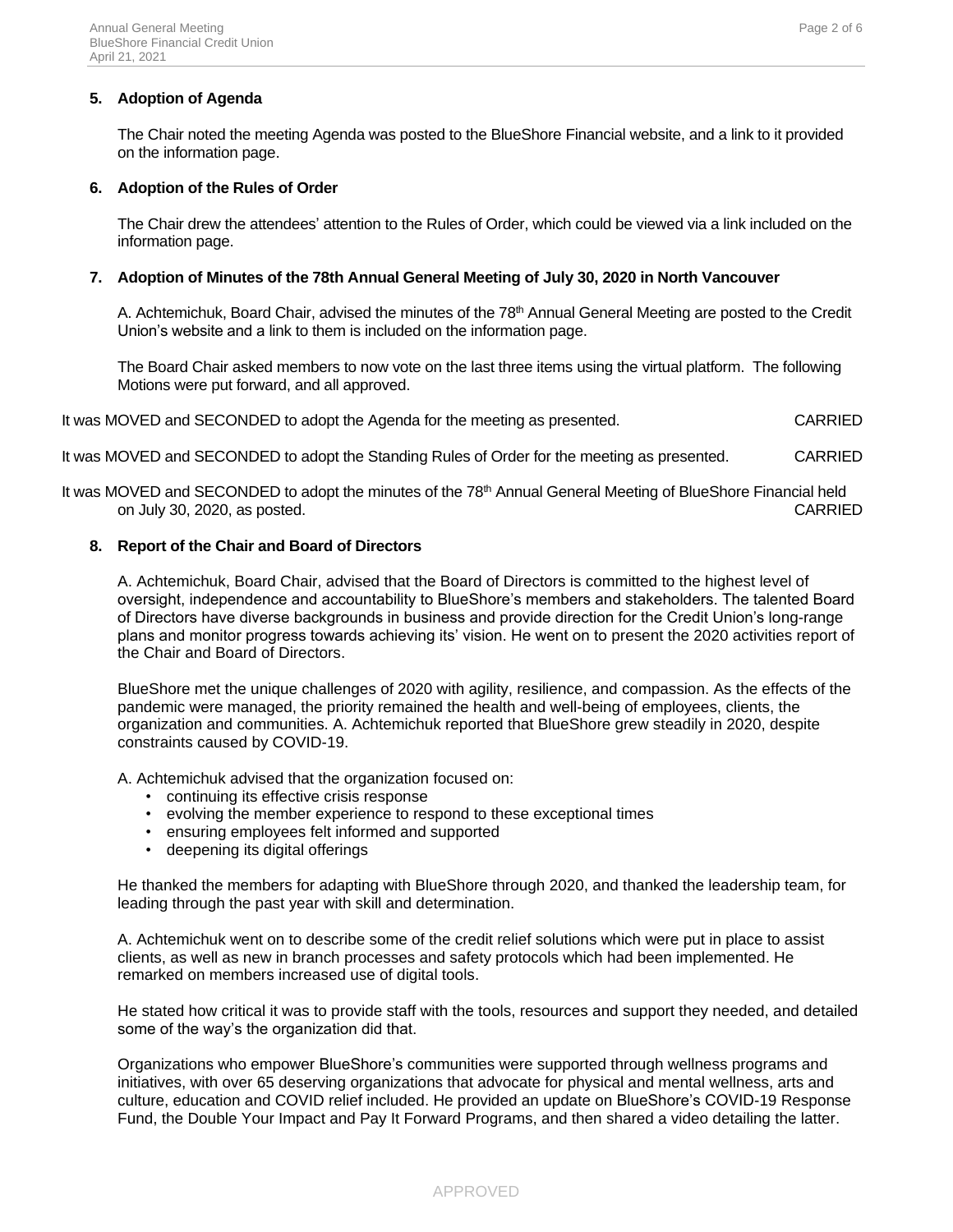And finally, recognizing the effect of the pandemic on small businesses, a Business Client Spotlight series was implemented to promote and provide visibility for a number of business clients on BlueShore's social media channels.

A. Achtemichuk shared with the members and guests that the media again took notice of the expertise of BlueShore's leaders and advisors in 2020 and sought their perspectives on a range of topics. Through these expert spokespeople, BlueShore was featured over 100 times in national and local media outlets.

A. Achtemichuk acknowledged two departing Directors, Dave Davenport, who has completed the maximum terms allowed and Gordon Janzen, who resigned from the Board, effective February 28, 2021, in order to pursue a new employment opportunity with a financial institution. He confirmed that in accordance with BlueShore's Rules, the Board will work to appoint a Director to complete the remainder of G. Janzen's three-year term, which is set to expire in 2023.

He acknowledged all Directors and advised that Peter Leitch has been selected to be the next Chair of the Board, and will assume this role immediately following the AGM.

#### **9. Report of the President and Chief Executive Officer**

C. Catliff, CEO advised the members he would report on BlueShore Financial's 2020 results and accomplishments, what's ahead for 2021, and how BlueShore continues to protect staff and clients.

He stated that the Credit Union performed exceptionally well in 2020 and remained strong and stable, despite the effects of COVID-19 and the challenging environment. This was due to Management's prudent approach, sound business strategy, and exceptional staff to deliver on it.

C. Catliff reviewed the numbers, detailing achievements of \$32MM in Net Operating Income, \$15.5MM on Retained Earnings (RORE), and Assets Under Administration growth of 4% to reach \$6.5 billion. In addition, a low delinquency rate was maintained, despite the COVID environment. This was primarily due to staff assisting members to return to financial stability through loan deferrals and helping many gain access to government assistance.

He shared member survey results which indicated BlueShore significantly outperformed the banks in a number of areas as they responded to the pandemic and supported members. In addition, an annual independent survey, conducted by Ipsos, showed BlueShore is making a positive impact on its clients' financial well-being, and is significantly outperforming the other financial institutions in every area members say matter most to them.

C. Catliff was proud to report that BlueShore Financial earned the honour of being named a Best Employer in Canada by Kincentric for a tenth consecutive year. This national award is a testament to the team's innovative spirit, can-do attitude and agility.

He went on to advise that the challenges presented by COVID-19 remain wide-spread, and its effects are still being navigated, but he is looking optimistically to the future. He shared a few highlights from 2020 that will carry forward through 2021.

The first is the irrevocable increase in digital adoption. BlueShore continues to invest in digital strategy to better serve members, and further the high-tech, high-touch approach to the premium client experience.

A highlight is the increased adoption of eSignatures by the members. Thanks to system capabilities and highly skilled staff, many transitioned to eSignatures to sign for financial documents securely and remotely, resulting in no disruptions to addressing members' banking needs during the pandemic.

In addition, a smooth and seamless upgrade to the banking system was completed, which will ensure BlueShore leverages the latest technologies and enhancements to continue to serve its members better. In short, COVID accelerated BlueShore's existing digital strategy, and there are no plans to slow down.

Secondly, C. Catliff remarked that despite the global economic challenges of 2020, BlueShore performed exceptionally well. DBRS Morningstar, a globally recognized credit rating agency, reconfirmed BlueShore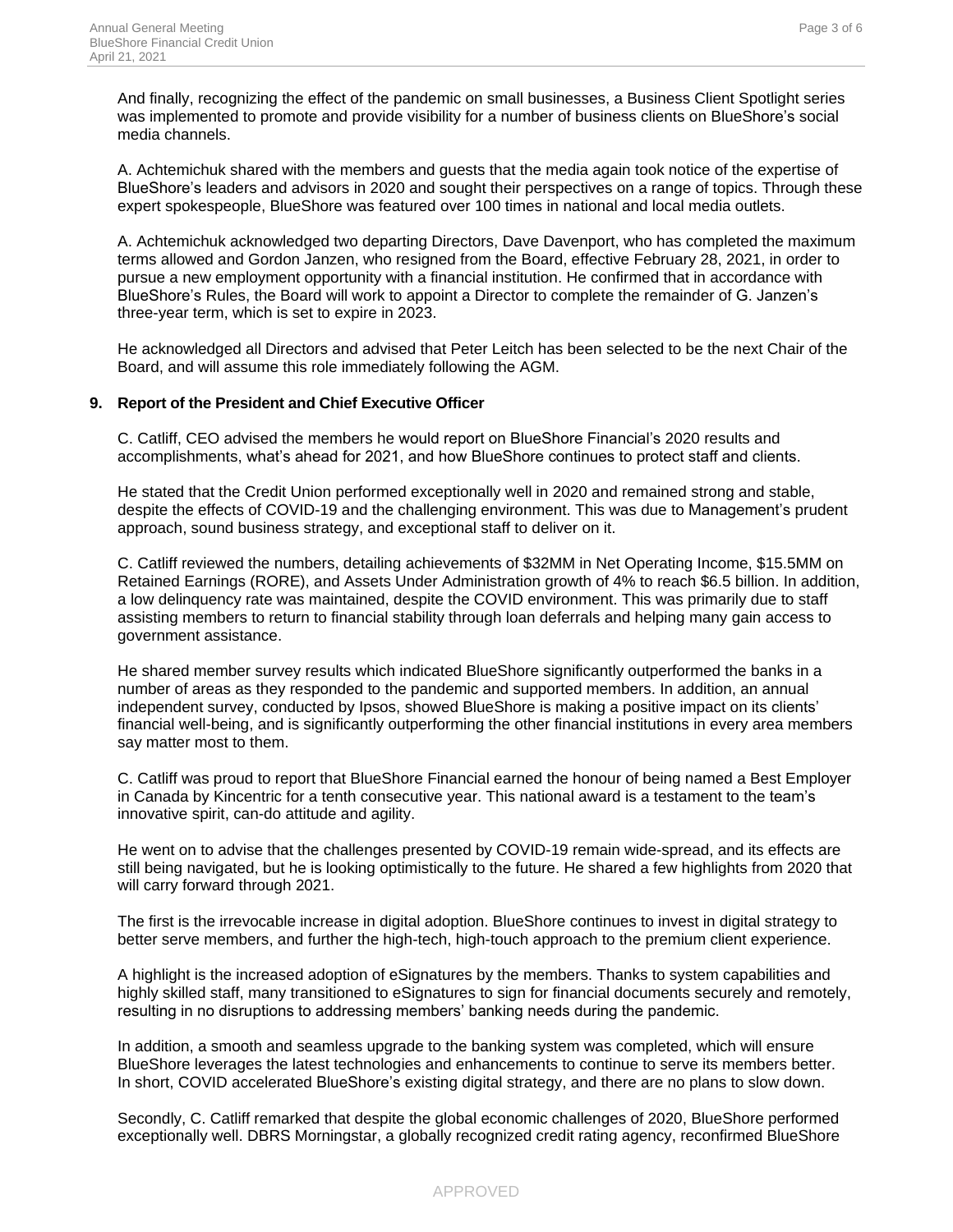Financial's ratings which reflect the Credit Union's strong franchise position, asset quality, liquidity and capitalization.

He went on to detail increased provision for credit losses, bolstered capital, and noted virtually all of BlueShore assets are real estate-secured, and the BC housing market experienced a very strong 2020, which enabled BlueShore to remain profitable, safe and stable.

Thirdly, C. Catliff detailed how BlueShore protected its staff and members by following the directives of the Provincial Health Authority. Working to keep the organization, people and communities whole and protected remains top priority.

Through BlueShore's four pillars of wellness, Management is focusing on staff's mental, physical, financial and social wellness to ensure the well-being of our people. Diversity, equity and inclusion training and initiatives are being invested in, and will contribute to building an even better and stronger BlueShore.

C. Catliff suggested 2021 will likely have even higher profit, however the profitability may not sustain at these levels well into the future.

He acknowledged the exceptional Board of Directors, employees, and members, and provided a personal thank you to retiring Director Dave Davenport, departed Director Gordon Janzen, and a deep thank you to the Board Chair, Allan Achtemichuk, whose term as Chair has come to an end.

C. Catliff shared that BlueShore celebrates its 80th birthday in 2021, and provided a brief history of the organization stating it all started in 1941 during WWII at the Lonsdale Shipyards, when BlueShore serviced dockworkers and deep sea fishermen. While BlueShore's clientele has grown, the organization's sense of purpose, to help our evolving members is enduring.

## **10. Report of the Audit Committee**

D. Chan, Audit Committee Chair, presented the report of the Audit Committee. She began by acknowledging her fellow Directors who serve as members of the Audit Committee, stating that the members bring unique skills to the Committee and are very knowledgeable and effective in their work. She shared that while the Committee has a number of oversight responsibilities, she wanted to comment on two key ones.

The first key oversight responsibility is to ensure that BlueShore Financial continues to be financially strong and, the second is to ensure that the Credit Union's internal control systems are effective.

The Audit Committee primarily carries out these responsibilities by meeting at least quarterly with the President and CEO, Chris Catliff and CFO, Richard Butterworth to discuss the financial results and the quality of the Credit Union's control systems.

A very strong financial position was reported in the 2020 Year-End Financial Statements, and BlueShore Financial, through the guidance of its very capable and experienced management team, and the diligence and dedication of its employees, has performed very well.

D. Chan advised that the Committee also meets at least quarterly with the internal and external auditors, both with and without BlueShore Financial management. This allows the Committee to hear directly about any concerns the auditors may have with regard to BlueShore's financial well-being, or the quality of internal control systems. She was happy to report that there are no concerns.

KPMG, the External Auditors, performed an audit of the 2020 Year-End Financial Statements and the Capital Adequacy Return. PRA Canada, the internal auditors, perform audits to evaluate the effectiveness of, and adherence to, the credit union's organization and procedural controls, plus compliance and risk management policies and practices. These have been completed with satisfactory results.

D. Chan confirmed that all eligible members would have received a copy of, or link to, the 2020 Year-End Summarized Consolidated Financial Statements in the AGM Overview Brochure, alongside KPMG's 2020 Independent Auditors' Report on the Summarized Consolidated Financial Statements. As well, she noted the full statements and report are available on BlueShore Financial's website and a link to them is included on the information page of this virtual event.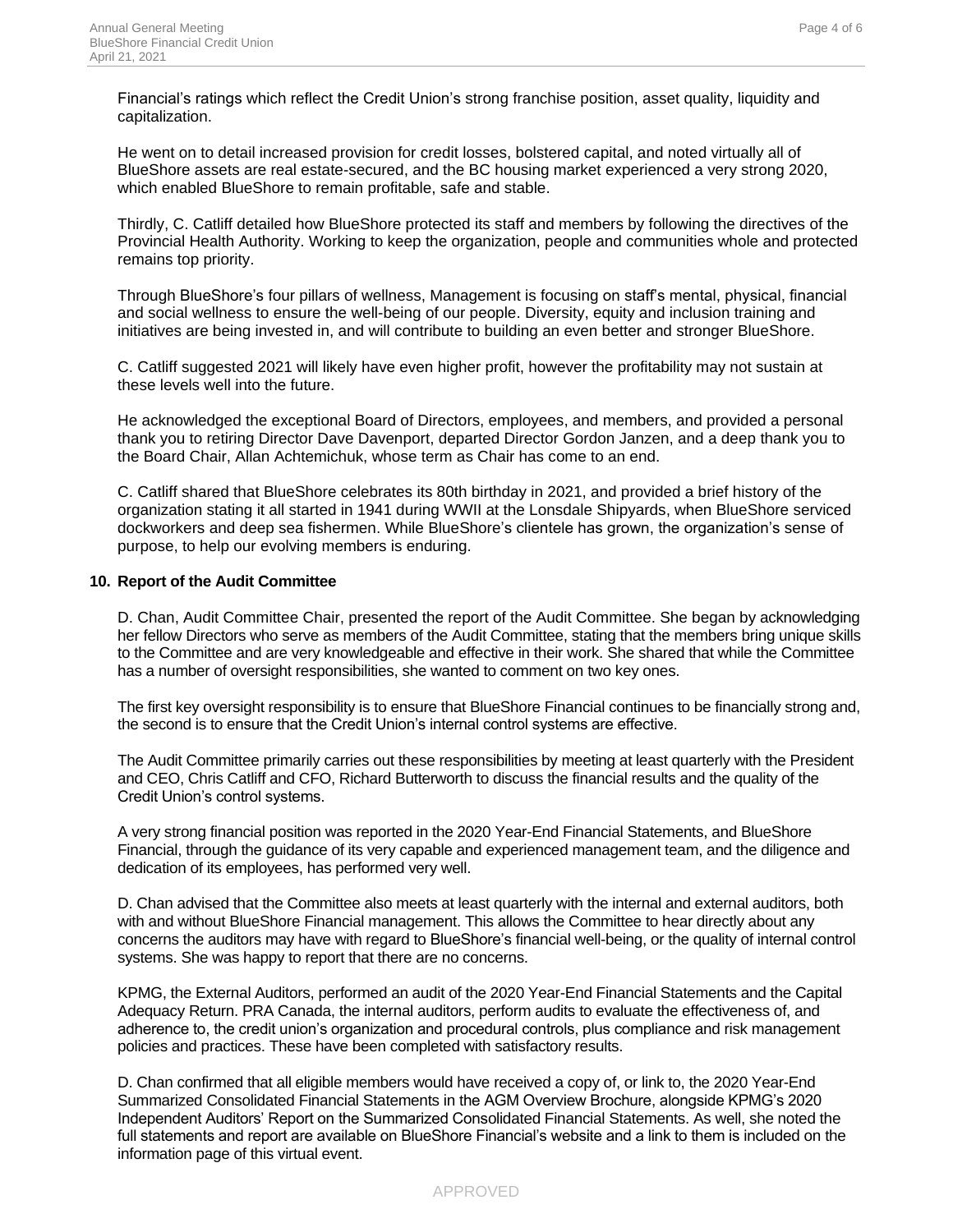She shared that KPMG's audit opinion is that the financial statements present fairly, in all material respects, the consolidated financial position of BlueShore Financial as at December 31, 2020 and its consolidated financial performance and consolidated cash flows for 2020 are in accordance with the International Financial Reporting Standards.

The business environment was extremely challenging in 2020 due to the emergence of the COVID-19 pandemic, however BlueShore was able to maintain business operations and support members with payment deferral options and access to various government relief programs.

She concluded by stating that the Audit Committee, based on the oversight work performed, is satisfied that the Credit Union is financially strong with effective internal control systems. In addition, it is their view that the Credit Union has a very strong and effective Finance Team, whom she thanked.

## **11. Appointment of the External Auditor**

On behalf of the Audit Committee and the Board of Directors, A. Achtemichuk, Chair, asked members to vote on the following three motions which had been previously put forward. The motions were voted on using the virtual platform and all three approved.

It was MOVED and SECONDED to receive the Report of the Audit Committee for the year ending December 31, 2020. CARRIED

It was MOVED and SECONDED to receive the External Auditor's Report. CARRIED

It was MOVED and SECONDED to appoint KPMG LLP as BlueShore Financials external auditors for 2021. CARRIED

#### **12. Report of the Nominations and Election Committee**

Dave Davenport, the Nominations and Election Committee Chair thanked both his fellow Committee members and Management support, and then provided the Committee Report.

He advised that two Directors, Peter Leitch and Diana Chan have reached the end of their current 3-year terms, as well he has reached the limit of four consecutive three-year terms. In addition, Director Gordon Janzen tendered his resignation at the end of February, after the work of the Nominations and Election Committee had been completed. The Board is currently working to replace him with an appointed Director who will fulfill the remaining two years of his term and will stand for re-election in 2023.

He advised that as part of the multi-step process the Committee re-confirmed their long held practice of endorsing only three (3) candidates for three (3) vacant positions.

D. Davenport remarked on the process taken by the Committee and the importance of ensuring all existing Directors are performing and contributing as expected. The Committee assesses what competencies are required today and expect to be needed in the future to ensure they look for these in potential Directors. Director diversity has been an area of increased focus for the Board in recent years, and adding more diversity to the Board beyond gender is a targeted focus for current and future recruitment.

A long list of potential Director candidates is created from the official Call for Nominations, the Director's own networks, past applications, and by reaching out to organizations such as the Institute for Corporate Directors. Panel interviews are then held with the final candidates, and final endorsement decisions are completed with background and statutory requirement checks.

D. Davenport confirmed that thirteen nominations were received following the Call for Nominations, with the two Directors with terms expiring in 2021 each expressing their willingness and desire to stand for re-election.

After careful consideration and review, the Committee endorsed the three people the Committee felt best met the required competencies. The endorsed candidates comprised the two incumbent Directors with expiring terms, and one new candidate.